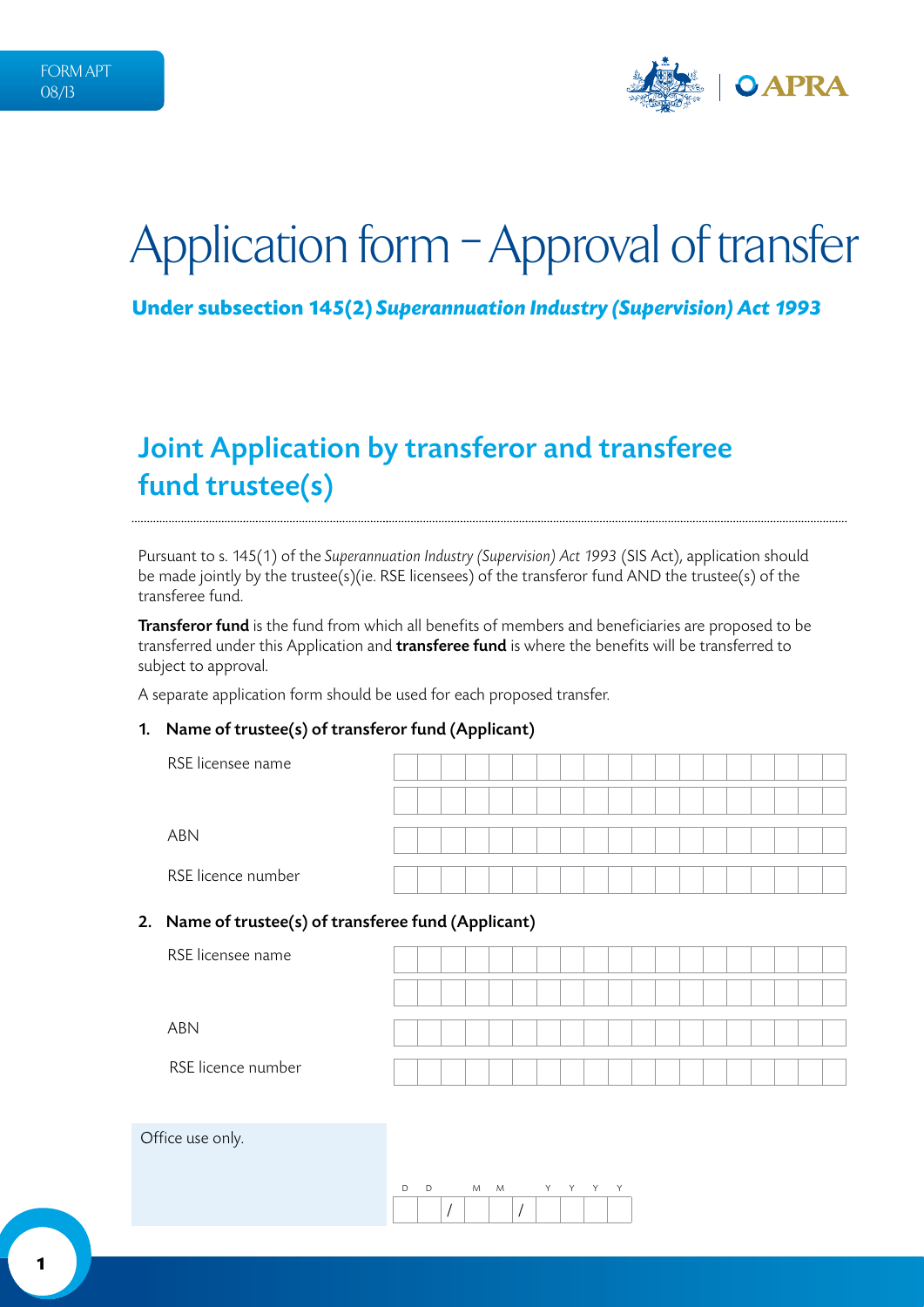

### Details of the proposed transfer

#### 3. Name and ABN of transferor fund

*(please attach an up-to-date copy of the governing rules of the fund)* Name

ABN

#### 4. Name and ABN of transferee fund

*(please attach an up-to-date copy of the governing rule of the fund)*  $\overline{D}$ 

| Name       |  |  |  |  |  |  |  |  |  |  |
|------------|--|--|--|--|--|--|--|--|--|--|
|            |  |  |  |  |  |  |  |  |  |  |
| <b>ABN</b> |  |  |  |  |  |  |  |  |  |  |

In support of the Application for approval of transfer, applicants should provide APRA with up-todate copies of the governing rules together with a submission addressing all issues to be considered in accordance with s. 146 of the SIS Act.

## Section 146 Approval of transfer

- 1. APRA may approve the transfer of all benefits of members and beneficiaries in the transferor fund to the transferee fund in accordance with an application under s. 145 of the SIS Act if, and only if, APRA is satisfied that:
	- (a) either:
		- (i) reasonable attempts to bring about the transfer under another provision of this Act or under the regulations have failed; or
		- (ii) the transfer would take place under a scheme formulated under s. 142 of the SIS Act; and
	- (b) the transfer is reasonable in all the circumstances, having regard to:
		- (i) the benefit entitlements of members and beneficiaries under the governing rules of the transferor fund; and
		- (ii) the likely effect on the amount of those entitlements if those members and beneficiaries were to remain members and beneficiaries of the transferor fund; and
		- (iii) the benefit entitlements of members and beneficiaries under the governing rules of the transferee fund; and
		- (iv) the value of the assets transferred from the transferor fund to the transferee fund under the arrangement referred to in s. 144(1)(b) of the SIS Act; and
	- (c) the transfer would not adversely affect the interests of the members and beneficiaries of the transferee fund; and
	- (d) the transferee fund has an or an RSE licensee.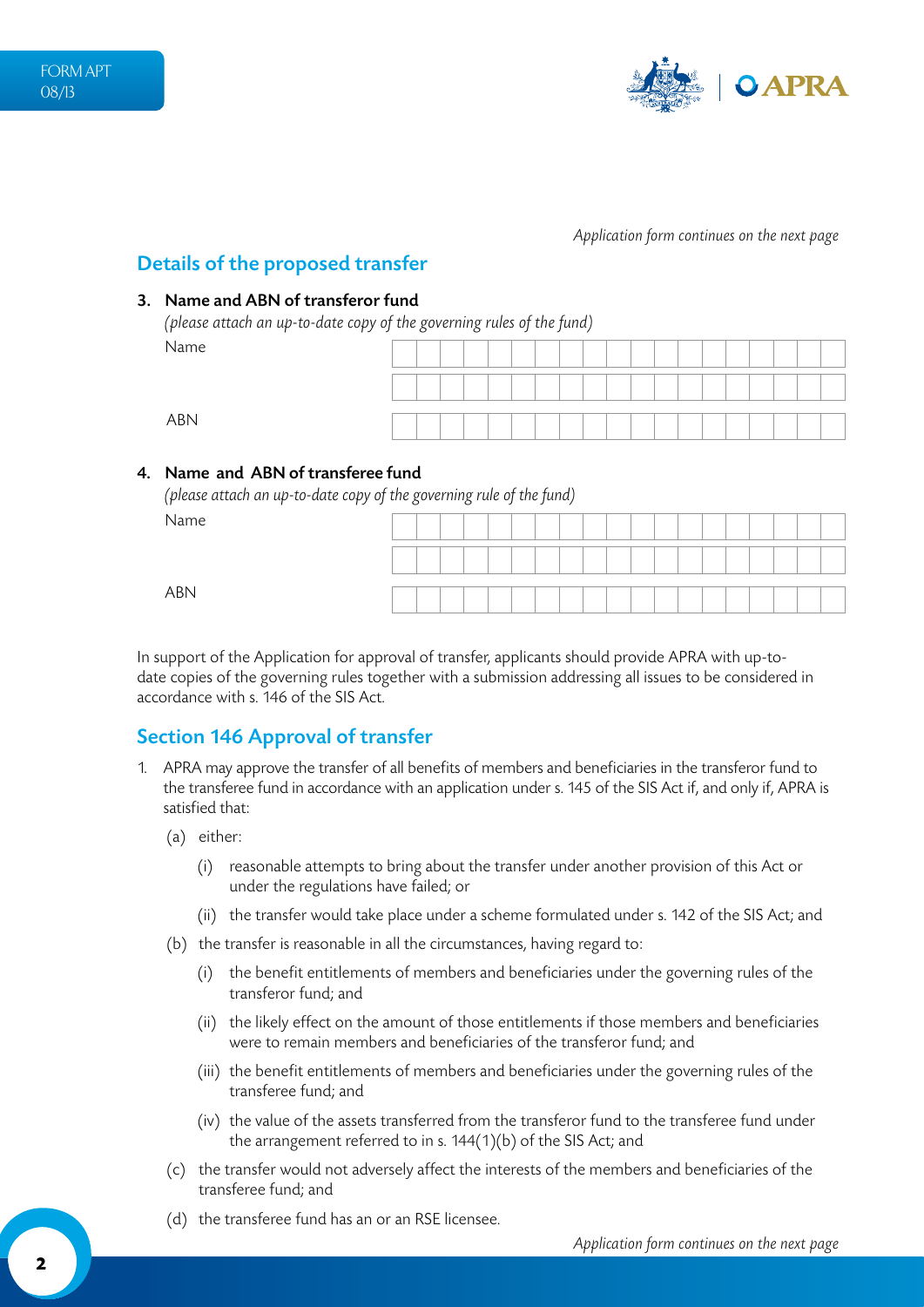

Please note, if trustee(s) of transferee fund is an RSE licensee(s), must ensure that it complies with Part 2A, Division 5 (Conditions on RSE licences) of the SIS Act at all times.

#### Signatures

Both applicants must sign.

If trustee is a body corporate, at least two directors to sign.

If trustee is a group of individual trustees, all individual trustee to sign.

## Signature of trustee(s) of transferor fund

| Name      |                   |             |                      |           |           |                      |    |   |              |   |  |  |  |  |  |
|-----------|-------------------|-------------|----------------------|-----------|-----------|----------------------|----|---|--------------|---|--|--|--|--|--|
|           |                   |             |                      |           |           |                      |    |   |              |   |  |  |  |  |  |
|           |                   |             |                      |           |           |                      |    |   |              |   |  |  |  |  |  |
| Capacity  |                   |             |                      |           |           |                      |    |   |              |   |  |  |  |  |  |
| Signature | SIGNATURE IN HERE |             |                      |           |           |                      |    |   |              |   |  |  |  |  |  |
| Date      | D                 | $\mathsf D$ | $\overline{ }$       | ${\sf M}$ | ${\sf M}$ | $\sqrt{\phantom{a}}$ | Y  | Y | $\mathsf{Y}$ | Y |  |  |  |  |  |
| Name      |                   |             |                      |           |           |                      |    |   |              |   |  |  |  |  |  |
|           |                   |             |                      |           |           |                      |    |   |              |   |  |  |  |  |  |
|           |                   |             |                      |           |           |                      |    |   |              |   |  |  |  |  |  |
| Capacity  |                   |             |                      |           |           |                      |    |   |              |   |  |  |  |  |  |
| Signature | SIGNATURE IN HERE |             |                      |           |           |                      |    |   |              |   |  |  |  |  |  |
| Date      | $\mathsf D$       | $\mathsf D$ |                      | ${\sf M}$ | ${\sf M}$ |                      | Y. | Y | Y.           | Y |  |  |  |  |  |
|           |                   |             | $\sqrt{\phantom{a}}$ |           |           | $\overline{I}$       |    |   |              |   |  |  |  |  |  |
| Name      |                   |             |                      |           |           |                      |    |   |              |   |  |  |  |  |  |
|           |                   |             |                      |           |           |                      |    |   |              |   |  |  |  |  |  |
|           |                   |             |                      |           |           |                      |    |   |              |   |  |  |  |  |  |
| Capacity  |                   |             |                      |           |           |                      |    |   |              |   |  |  |  |  |  |
| Signature | SIGNATURE IN HERE |             |                      |           |           |                      |    |   |              |   |  |  |  |  |  |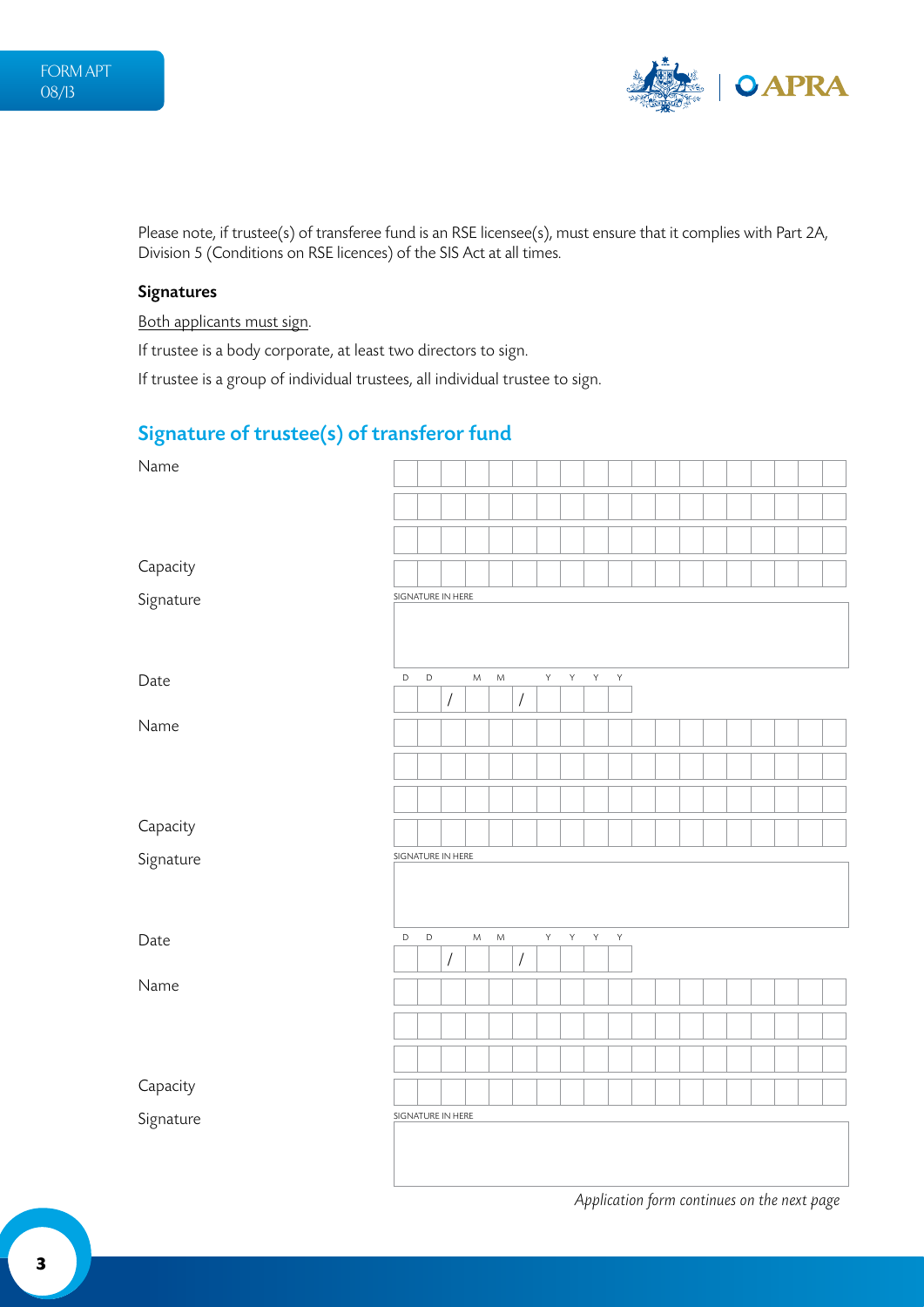

| Date      | $\mathsf D$ | $\mathsf D$ |                   | ${\sf M}$ | $M_{\odot}$ |                      | $\mathsf{Y}^-$ | Y            | Y            | $\mathsf{Y}$ |  |  |  |  |  |
|-----------|-------------|-------------|-------------------|-----------|-------------|----------------------|----------------|--------------|--------------|--------------|--|--|--|--|--|
|           |             |             | $\sqrt{2}$        |           |             | $\sqrt{2}$           |                |              |              |              |  |  |  |  |  |
| Name      |             |             |                   |           |             |                      |                |              |              |              |  |  |  |  |  |
|           |             |             |                   |           |             |                      |                |              |              |              |  |  |  |  |  |
|           |             |             |                   |           |             |                      |                |              |              |              |  |  |  |  |  |
| Capacity  |             |             |                   |           |             |                      |                |              |              |              |  |  |  |  |  |
| Signature |             |             | SIGNATURE IN HERE |           |             |                      |                |              |              |              |  |  |  |  |  |
|           |             |             |                   |           |             |                      |                |              |              |              |  |  |  |  |  |
| Date      | $\mathsf D$ | $\mathsf D$ |                   | M         | $M_{\odot}$ |                      | Y              | Y            | Y            | Y            |  |  |  |  |  |
|           |             |             | $\sqrt{2}$        |           |             | $\sqrt{\phantom{a}}$ |                |              |              |              |  |  |  |  |  |
| Name      |             |             |                   |           |             |                      |                |              |              |              |  |  |  |  |  |
|           |             |             |                   |           |             |                      |                |              |              |              |  |  |  |  |  |
|           |             |             |                   |           |             |                      |                |              |              |              |  |  |  |  |  |
| Capacity  |             |             |                   |           |             |                      |                |              |              |              |  |  |  |  |  |
| Signature |             |             | SIGNATURE IN HERE |           |             |                      |                |              |              |              |  |  |  |  |  |
|           |             |             |                   |           |             |                      |                |              |              |              |  |  |  |  |  |
| Date      | $\mathsf D$ | $\mathsf D$ |                   | ${\sf M}$ | ${\sf M}$   |                      | $\mathsf{Y}$   | $\mathsf{Y}$ | $\mathsf{Y}$ | $\mathsf Y$  |  |  |  |  |  |
|           |             |             | $\sqrt{2}$        |           |             | $\sqrt{2}$           |                |              |              |              |  |  |  |  |  |
| Name      |             |             |                   |           |             |                      |                |              |              |              |  |  |  |  |  |
|           |             |             |                   |           |             |                      |                |              |              |              |  |  |  |  |  |
|           |             |             |                   |           |             |                      |                |              |              |              |  |  |  |  |  |
| Capacity  |             |             |                   |           |             |                      |                |              |              |              |  |  |  |  |  |
| Signature |             |             | SIGNATURE IN HERE |           |             |                      |                |              |              |              |  |  |  |  |  |
|           |             |             |                   |           |             |                      |                |              |              |              |  |  |  |  |  |
| Date      | $\mathsf D$ | $\mathsf D$ |                   | ${\sf M}$ | ${\sf M}$   |                      | Y.             | Y            | $\mathsf{Y}$ | $\mathsf{Y}$ |  |  |  |  |  |
|           |             |             | $\sqrt{ }$        |           |             | $\overline{1}$       |                |              |              |              |  |  |  |  |  |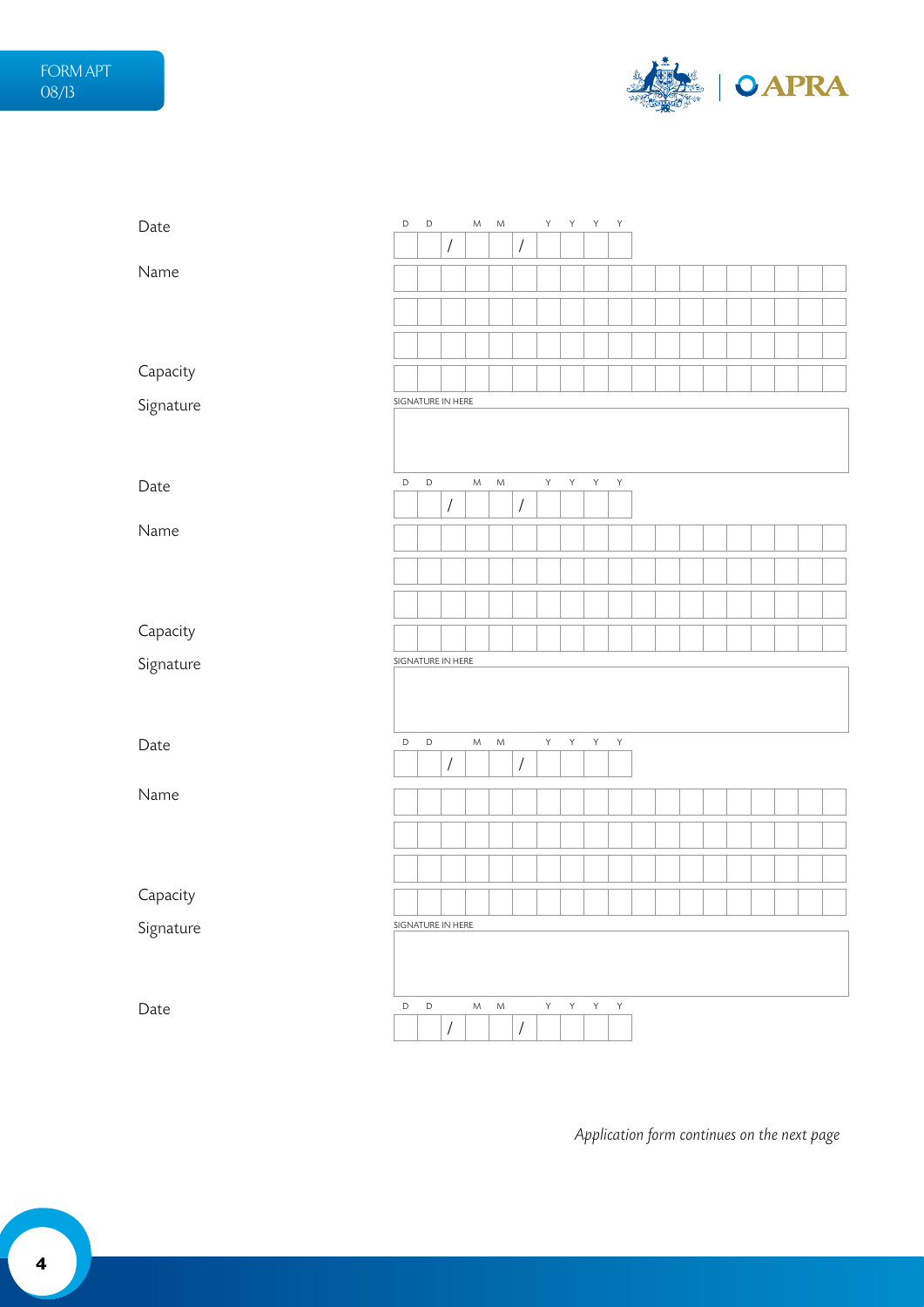

| Name      |                   |             |                      |           |           |                      |                |   |              |              |  |  |  |  |  |
|-----------|-------------------|-------------|----------------------|-----------|-----------|----------------------|----------------|---|--------------|--------------|--|--|--|--|--|
|           |                   |             |                      |           |           |                      |                |   |              |              |  |  |  |  |  |
|           |                   |             |                      |           |           |                      |                |   |              |              |  |  |  |  |  |
| Capacity  |                   |             |                      |           |           |                      |                |   |              |              |  |  |  |  |  |
| Signature | SIGNATURE IN HERE |             |                      |           |           |                      |                |   |              |              |  |  |  |  |  |
|           |                   |             |                      |           |           |                      |                |   |              |              |  |  |  |  |  |
| Date      | D                 | $\mathsf D$ |                      | ${\sf M}$ | ${\sf M}$ |                      | $\mathsf{Y}^-$ | Y | Y            | $\mathsf{Y}$ |  |  |  |  |  |
| Name      |                   |             | $\overline{1}$       |           |           | $\sqrt{\phantom{a}}$ |                |   |              |              |  |  |  |  |  |
|           |                   |             |                      |           |           |                      |                |   |              |              |  |  |  |  |  |
|           |                   |             |                      |           |           |                      |                |   |              |              |  |  |  |  |  |
|           |                   |             |                      |           |           |                      |                |   |              |              |  |  |  |  |  |
| Capacity  |                   |             |                      |           |           |                      |                |   |              |              |  |  |  |  |  |
| Signature | SIGNATURE IN HERE |             |                      |           |           |                      |                |   |              |              |  |  |  |  |  |
|           |                   |             |                      |           |           |                      |                |   |              |              |  |  |  |  |  |
| Date      | $\mathsf D$       | $\mathsf D$ |                      | M         | ${\sf M}$ |                      | Y.             | Y | Y            | $\mathsf{Y}$ |  |  |  |  |  |
| Name      |                   |             | $\sqrt{\phantom{a}}$ |           |           | $\sqrt{\phantom{a}}$ |                |   |              |              |  |  |  |  |  |
|           |                   |             |                      |           |           |                      |                |   |              |              |  |  |  |  |  |
|           |                   |             |                      |           |           |                      |                |   |              |              |  |  |  |  |  |
|           |                   |             |                      |           |           |                      |                |   |              |              |  |  |  |  |  |
| Capacity  |                   |             |                      |           |           |                      |                |   |              |              |  |  |  |  |  |
| Signature | SIGNATURE IN HERE |             |                      |           |           |                      |                |   |              |              |  |  |  |  |  |
|           |                   |             |                      |           |           |                      |                |   |              |              |  |  |  |  |  |
| Date      | D                 | $\mathsf D$ |                      | M         | ${\sf M}$ | $\sqrt{\phantom{a}}$ | $\mathsf{Y}^-$ | Y | $\mathsf{Y}$ | $\mathsf{Y}$ |  |  |  |  |  |
|           |                   |             | $\overline{1}$       |           |           |                      |                |   |              |              |  |  |  |  |  |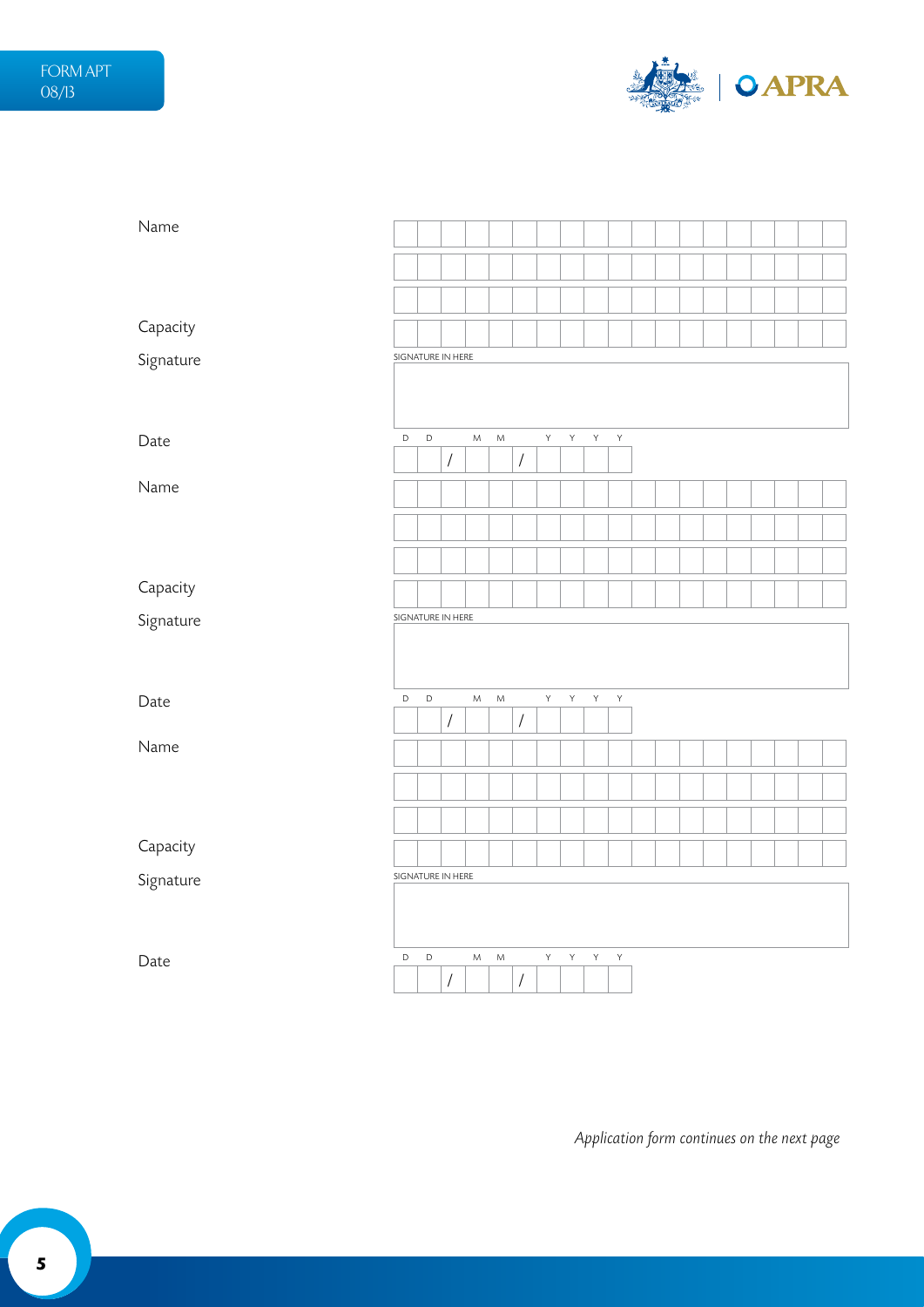

| Name      |             |             |                      |                                                                                                            |           |                      |         |              |              |              |  |  |  |  |  |
|-----------|-------------|-------------|----------------------|------------------------------------------------------------------------------------------------------------|-----------|----------------------|---------|--------------|--------------|--------------|--|--|--|--|--|
|           |             |             |                      |                                                                                                            |           |                      |         |              |              |              |  |  |  |  |  |
|           |             |             |                      |                                                                                                            |           |                      |         |              |              |              |  |  |  |  |  |
| Capacity  |             |             |                      |                                                                                                            |           |                      |         |              |              |              |  |  |  |  |  |
| Signature |             |             | SIGNATURE IN HERE    |                                                                                                            |           |                      |         |              |              |              |  |  |  |  |  |
|           |             |             |                      |                                                                                                            |           |                      |         |              |              |              |  |  |  |  |  |
|           | $\mathsf D$ | $\mathsf D$ |                      | $\mathsf{M}% _{T}=\mathsf{M}_{T}\!\left( a,b\right) ,\ \mathsf{M}_{T}=\mathsf{M}_{T}\!\left( a,b\right) ,$ | ${\sf M}$ |                      | $\sf Y$ | $\mathsf{Y}$ | $\mathsf{Y}$ | $\mathsf Y$  |  |  |  |  |  |
| Date      |             |             | $\sqrt{\phantom{a}}$ |                                                                                                            |           | $\sqrt{\phantom{a}}$ |         |              |              |              |  |  |  |  |  |
| Name      |             |             |                      |                                                                                                            |           |                      |         |              |              |              |  |  |  |  |  |
|           |             |             |                      |                                                                                                            |           |                      |         |              |              |              |  |  |  |  |  |
|           |             |             |                      |                                                                                                            |           |                      |         |              |              |              |  |  |  |  |  |
| Capacity  |             |             |                      |                                                                                                            |           |                      |         |              |              |              |  |  |  |  |  |
| Signature |             |             | SIGNATURE IN HERE    |                                                                                                            |           |                      |         |              |              |              |  |  |  |  |  |
|           |             |             |                      |                                                                                                            |           |                      |         |              |              |              |  |  |  |  |  |
|           |             |             |                      |                                                                                                            |           |                      |         |              |              |              |  |  |  |  |  |
| Date      | $\mathsf D$ | $\mathsf D$ |                      | ${\sf M}$                                                                                                  | ${\sf M}$ |                      | Y.      | Y            | Y            | $\mathsf{Y}$ |  |  |  |  |  |
| Name      |             |             | $\overline{I}$       |                                                                                                            |           | $\sqrt{\phantom{a}}$ |         |              |              |              |  |  |  |  |  |
|           |             |             |                      |                                                                                                            |           |                      |         |              |              |              |  |  |  |  |  |
|           |             |             |                      |                                                                                                            |           |                      |         |              |              |              |  |  |  |  |  |
|           |             |             |                      |                                                                                                            |           |                      |         |              |              |              |  |  |  |  |  |
| Capacity  |             |             |                      |                                                                                                            |           |                      |         |              |              |              |  |  |  |  |  |
| Signature |             |             | SIGNATURE IN HERE    |                                                                                                            |           |                      |         |              |              |              |  |  |  |  |  |
|           |             |             |                      |                                                                                                            |           |                      |         |              |              |              |  |  |  |  |  |
|           |             |             |                      |                                                                                                            |           |                      |         |              |              |              |  |  |  |  |  |
|           |             |             |                      |                                                                                                            |           |                      |         |              |              |              |  |  |  |  |  |
| Date      | $\mathsf D$ | $\mathsf D$ | $\overline{I}$       | M                                                                                                          | ${\sf M}$ | $\sqrt{\phantom{a}}$ | Y.      | Y            | Y            | Y            |  |  |  |  |  |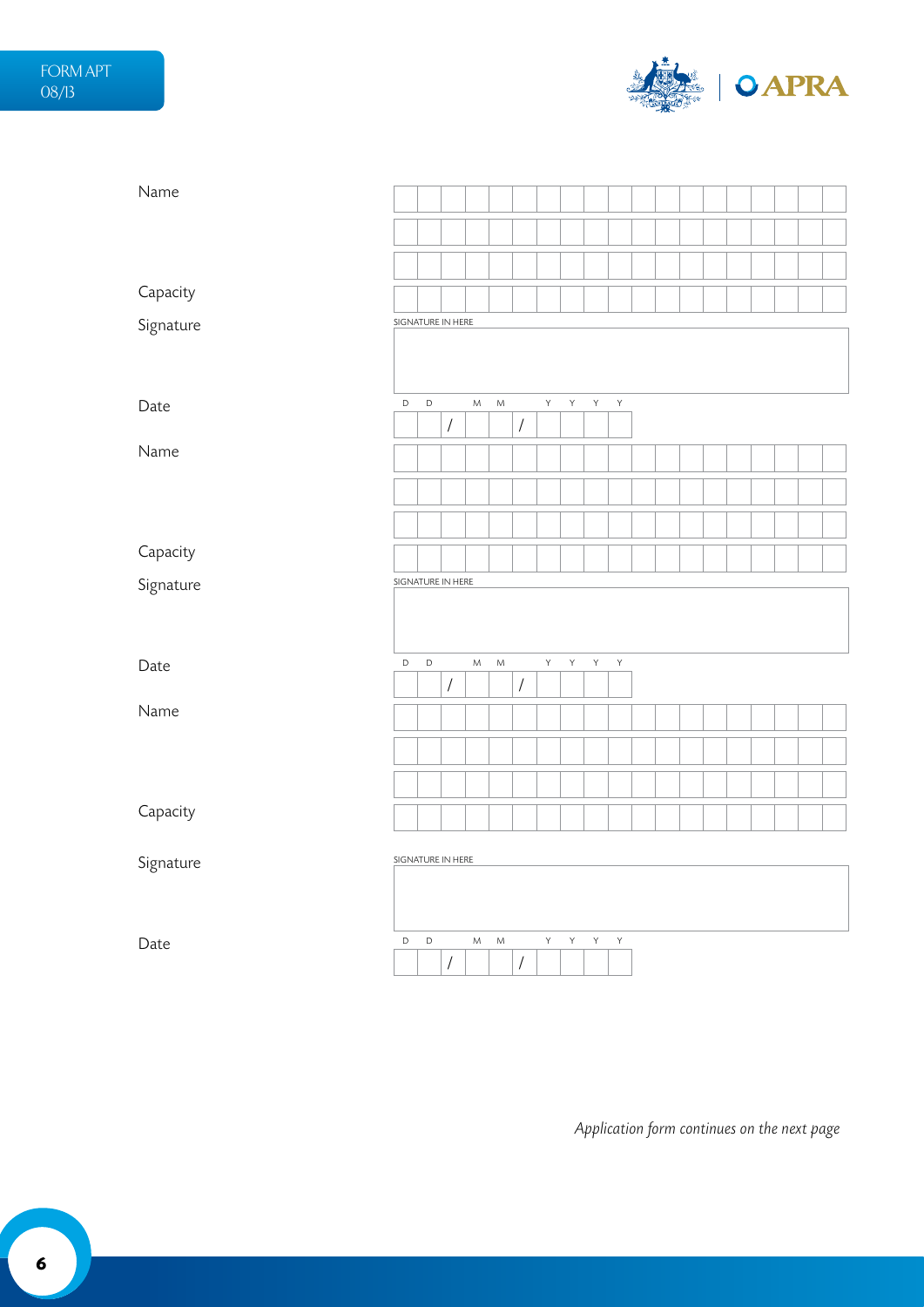

# Signature of trustee(s) of transferee fund

| Name      |                   |             |                      |           |           |                      |    |   |              |              |  |  |  |  |  |
|-----------|-------------------|-------------|----------------------|-----------|-----------|----------------------|----|---|--------------|--------------|--|--|--|--|--|
|           |                   |             |                      |           |           |                      |    |   |              |              |  |  |  |  |  |
|           |                   |             |                      |           |           |                      |    |   |              |              |  |  |  |  |  |
|           |                   |             |                      |           |           |                      |    |   |              |              |  |  |  |  |  |
|           |                   |             |                      |           |           |                      |    |   |              |              |  |  |  |  |  |
| Capacity  |                   |             |                      |           |           |                      |    |   |              |              |  |  |  |  |  |
| Signature | SIGNATURE IN HERE |             |                      |           |           |                      |    |   |              |              |  |  |  |  |  |
|           |                   |             |                      |           |           |                      |    |   |              |              |  |  |  |  |  |
| Date      | $\mathsf D$       | $\mathsf D$ |                      | ${\sf M}$ | ${\sf M}$ |                      | Y. | Y | Y            | Υ            |  |  |  |  |  |
|           |                   |             | $\overline{1}$       |           |           | $\overline{1}$       |    |   |              |              |  |  |  |  |  |
| Name      |                   |             |                      |           |           |                      |    |   |              |              |  |  |  |  |  |
|           |                   |             |                      |           |           |                      |    |   |              |              |  |  |  |  |  |
|           |                   |             |                      |           |           |                      |    |   |              |              |  |  |  |  |  |
|           |                   |             |                      |           |           |                      |    |   |              |              |  |  |  |  |  |
| Capacity  |                   |             |                      |           |           |                      |    |   |              |              |  |  |  |  |  |
| Signature | SIGNATURE IN HERE |             |                      |           |           |                      |    |   |              |              |  |  |  |  |  |
|           |                   |             |                      |           |           |                      |    |   |              |              |  |  |  |  |  |
| Date      | $\mathsf D$       | $\mathsf D$ |                      | ${\sf M}$ | ${\sf M}$ |                      | Y  | Y | $\mathsf{Y}$ | $\mathsf{Y}$ |  |  |  |  |  |
|           |                   |             | $\sqrt{\phantom{a}}$ |           |           | $\sqrt{\phantom{a}}$ |    |   |              |              |  |  |  |  |  |
| Name      |                   |             |                      |           |           |                      |    |   |              |              |  |  |  |  |  |
|           |                   |             |                      |           |           |                      |    |   |              |              |  |  |  |  |  |
|           |                   |             |                      |           |           |                      |    |   |              |              |  |  |  |  |  |
|           |                   |             |                      |           |           |                      |    |   |              |              |  |  |  |  |  |
| Capacity  |                   |             |                      |           |           |                      |    |   |              |              |  |  |  |  |  |
| Signature | SIGNATURE IN HERE |             |                      |           |           |                      |    |   |              |              |  |  |  |  |  |
|           |                   |             |                      |           |           |                      |    |   |              |              |  |  |  |  |  |
| Date      | $\mathsf D$       | $\mathsf D$ |                      | M         | ${\sf M}$ |                      | Y  | Y | Y            | Y            |  |  |  |  |  |
|           |                   |             | $\sqrt{\phantom{a}}$ |           |           | $\sqrt{\phantom{a}}$ |    |   |              |              |  |  |  |  |  |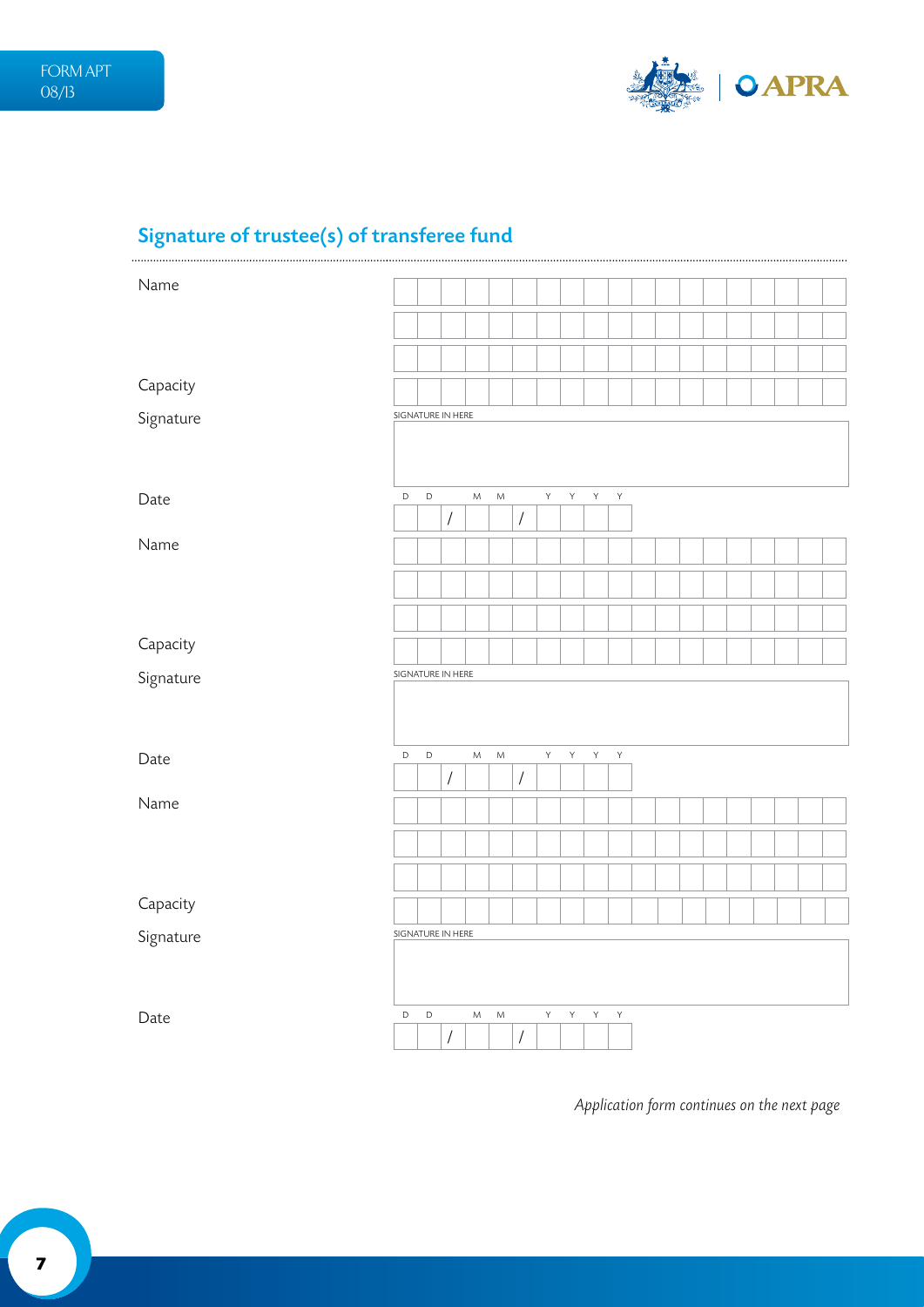

| Name      |                   |             |                      |           |           |                      |    |              |              |              |  |  |  |  |  |
|-----------|-------------------|-------------|----------------------|-----------|-----------|----------------------|----|--------------|--------------|--------------|--|--|--|--|--|
|           |                   |             |                      |           |           |                      |    |              |              |              |  |  |  |  |  |
|           |                   |             |                      |           |           |                      |    |              |              |              |  |  |  |  |  |
| Capacity  |                   |             |                      |           |           |                      |    |              |              |              |  |  |  |  |  |
| Signature | SIGNATURE IN HERE |             |                      |           |           |                      |    |              |              |              |  |  |  |  |  |
|           |                   |             |                      |           |           |                      |    |              |              |              |  |  |  |  |  |
| Date      | $\mathsf D$       | $\mathsf D$ | $\overline{I}$       | ${\sf M}$ | ${\sf M}$ | $\sqrt{\phantom{a}}$ | Y. | Y            | $\mathsf{Y}$ | $\mathsf Y$  |  |  |  |  |  |
| Name      |                   |             |                      |           |           |                      |    |              |              |              |  |  |  |  |  |
|           |                   |             |                      |           |           |                      |    |              |              |              |  |  |  |  |  |
|           |                   |             |                      |           |           |                      |    |              |              |              |  |  |  |  |  |
| Capacity  |                   |             |                      |           |           |                      |    |              |              |              |  |  |  |  |  |
| Signature | SIGNATURE IN HERE |             |                      |           |           |                      |    |              |              |              |  |  |  |  |  |
|           |                   |             |                      |           |           |                      |    |              |              |              |  |  |  |  |  |
|           |                   |             |                      |           |           |                      |    |              |              |              |  |  |  |  |  |
| Date      | D                 | $\mathsf D$ | $\sqrt{\phantom{a}}$ | ${\sf M}$ | ${\sf M}$ | $\sqrt{\phantom{a}}$ | Y  | Y            | Y            | Y            |  |  |  |  |  |
| Name      |                   |             |                      |           |           |                      |    |              |              |              |  |  |  |  |  |
|           |                   |             |                      |           |           |                      |    |              |              |              |  |  |  |  |  |
|           |                   |             |                      |           |           |                      |    |              |              |              |  |  |  |  |  |
| Capacity  |                   |             |                      |           |           |                      |    |              |              |              |  |  |  |  |  |
| Signature | SIGNATURE IN HERE |             |                      |           |           |                      |    |              |              |              |  |  |  |  |  |
|           |                   |             |                      |           |           |                      |    |              |              |              |  |  |  |  |  |
|           |                   |             |                      |           |           |                      |    |              |              |              |  |  |  |  |  |
| Date      | $\mathsf D$       | $\mathsf D$ | $\overline{I}$       | ${\sf M}$ | ${\sf M}$ | $\sqrt{\phantom{a}}$ | Y  | $\mathsf{Y}$ | $\mathsf{Y}$ | $\mathsf Y$  |  |  |  |  |  |
| Name      |                   |             |                      |           |           |                      |    |              |              |              |  |  |  |  |  |
|           |                   |             |                      |           |           |                      |    |              |              |              |  |  |  |  |  |
|           |                   |             |                      |           |           |                      |    |              |              |              |  |  |  |  |  |
| Capacity  |                   |             |                      |           |           |                      |    |              |              |              |  |  |  |  |  |
| Signature | SIGNATURE IN HERE |             |                      |           |           |                      |    |              |              |              |  |  |  |  |  |
|           |                   |             |                      |           |           |                      |    |              |              |              |  |  |  |  |  |
|           | $\mathsf D$       | $\mathsf D$ |                      | ${\sf M}$ | ${\sf M}$ |                      | Y. | Y            | $\mathsf{Y}$ | $\mathsf{Y}$ |  |  |  |  |  |
| Date      |                   |             | $\sqrt{2}$           |           |           | $\sqrt{\phantom{a}}$ |    |              |              |              |  |  |  |  |  |
|           |                   |             |                      |           |           |                      |    |              |              |              |  |  |  |  |  |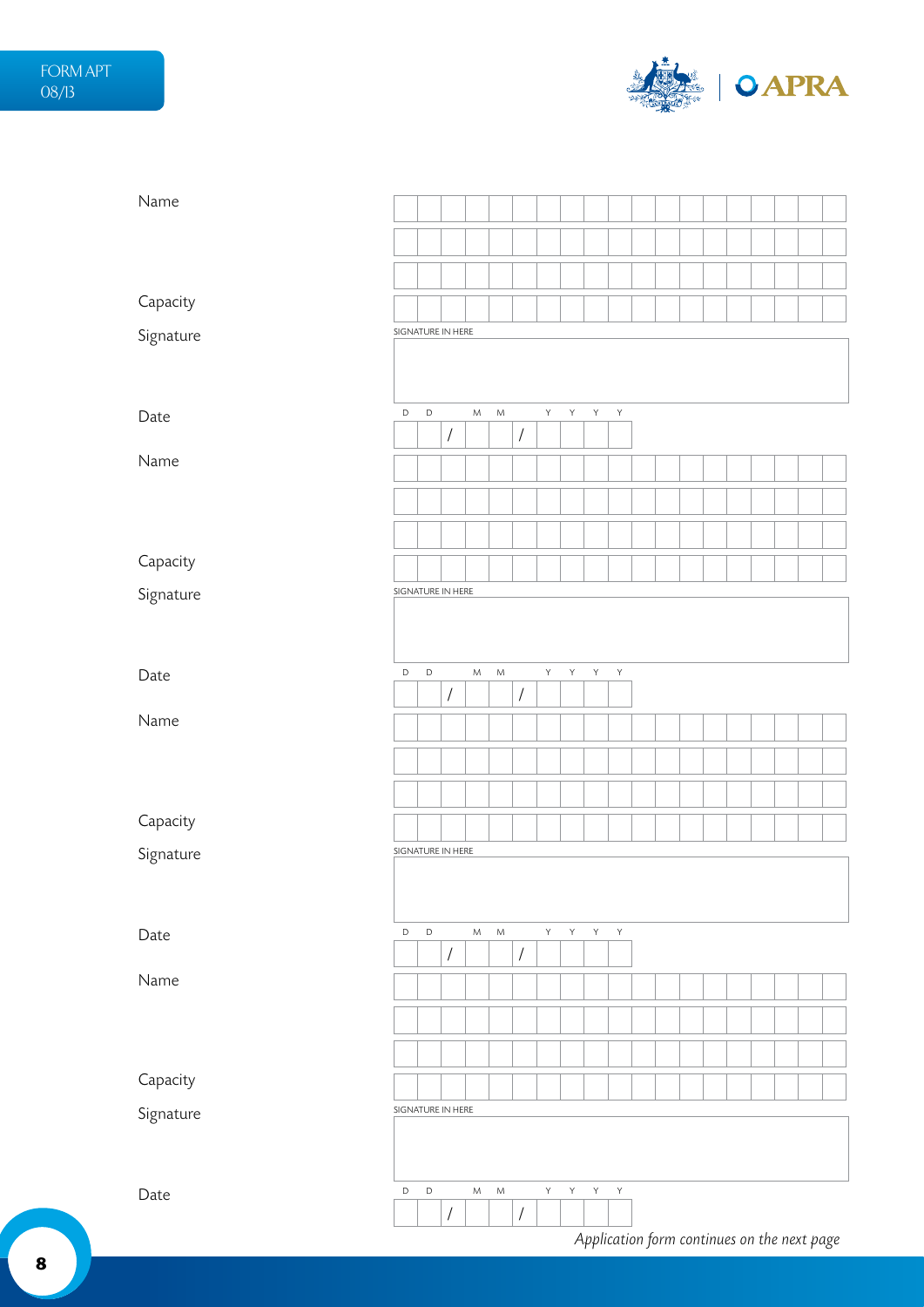

| Name      |                   |             |                      |           |           |                      |                |                |              |              |  |  |  |  |  |
|-----------|-------------------|-------------|----------------------|-----------|-----------|----------------------|----------------|----------------|--------------|--------------|--|--|--|--|--|
|           |                   |             |                      |           |           |                      |                |                |              |              |  |  |  |  |  |
|           |                   |             |                      |           |           |                      |                |                |              |              |  |  |  |  |  |
| Capacity  |                   |             |                      |           |           |                      |                |                |              |              |  |  |  |  |  |
| Signature | SIGNATURE IN HERE |             |                      |           |           |                      |                |                |              |              |  |  |  |  |  |
|           |                   |             |                      |           |           |                      |                |                |              |              |  |  |  |  |  |
| Date      | $\mathsf D$       | $\mathsf D$ | $\sqrt{2}$           | ${\sf M}$ | ${\sf M}$ | $\sqrt{\phantom{a}}$ | $\mathsf{Y}$   | Y              | Y            | $\mathsf{Y}$ |  |  |  |  |  |
| Name      |                   |             |                      |           |           |                      |                |                |              |              |  |  |  |  |  |
|           |                   |             |                      |           |           |                      |                |                |              |              |  |  |  |  |  |
|           |                   |             |                      |           |           |                      |                |                |              |              |  |  |  |  |  |
| Capacity  |                   |             |                      |           |           |                      |                |                |              |              |  |  |  |  |  |
|           |                   |             |                      |           |           |                      |                |                |              |              |  |  |  |  |  |
| Signature | SIGNATURE IN HERE |             |                      |           |           |                      |                |                |              |              |  |  |  |  |  |
|           |                   |             |                      |           |           |                      |                |                |              |              |  |  |  |  |  |
| Date      | $\mathsf D$       | $\mathsf D$ |                      | ${\sf M}$ | ${\sf M}$ |                      | Y              | $\mathsf{Y}$   | Y            | $\mathsf{Y}$ |  |  |  |  |  |
| Name      |                   |             | $\sqrt{\phantom{a}}$ |           |           | $\sqrt{\phantom{a}}$ |                |                |              |              |  |  |  |  |  |
|           |                   |             |                      |           |           |                      |                |                |              |              |  |  |  |  |  |
|           |                   |             |                      |           |           |                      |                |                |              |              |  |  |  |  |  |
|           |                   |             |                      |           |           |                      |                |                |              |              |  |  |  |  |  |
| Capacity  |                   |             |                      |           |           |                      |                |                |              |              |  |  |  |  |  |
| Signature | SIGNATURE IN HERE |             |                      |           |           |                      |                |                |              |              |  |  |  |  |  |
|           |                   |             |                      |           |           |                      |                |                |              |              |  |  |  |  |  |
| Date      | $\mathsf D$       | $\mathsf D$ | $\overline{I}$       | ${\sf M}$ | ${\sf M}$ | $\sqrt{\phantom{a}}$ | $\mathsf{Y}^-$ | $\mathsf{Y}^-$ | $\mathsf{Y}$ | $\mathsf Y$  |  |  |  |  |  |